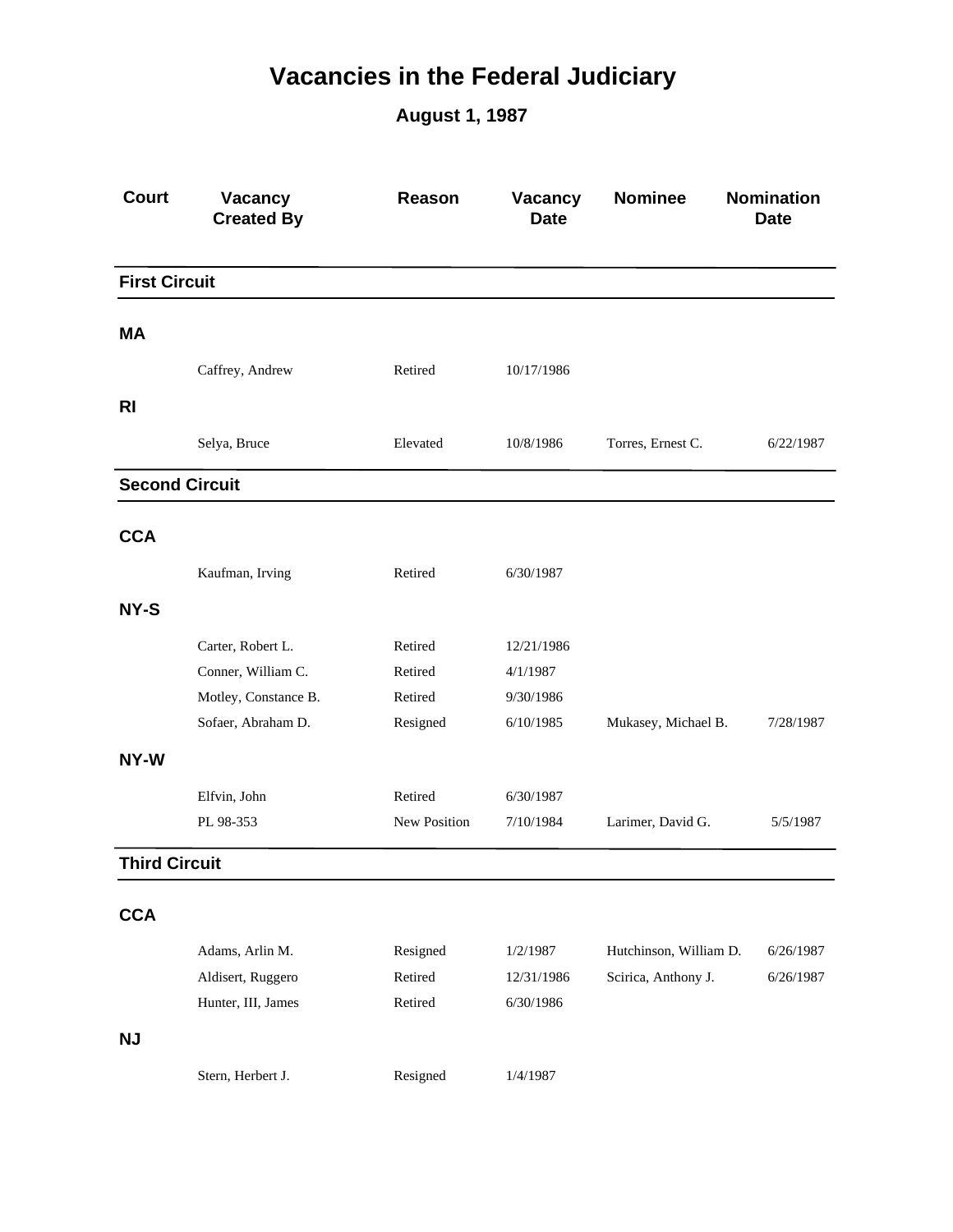| <b>Court</b>          | <b>Vacancy</b><br><b>Created By</b> | Reason       | <b>Vacancy</b><br><b>Date</b> | <b>Nominee</b>       | <b>Nomination</b><br><b>Date</b> |
|-----------------------|-------------------------------------|--------------|-------------------------------|----------------------|----------------------------------|
| PA-E                  |                                     |              |                               |                      |                                  |
|                       | Ditter, J. William                  | Retired      | 10/19/1986                    |                      |                                  |
|                       | Luongo, Alfred L.                   | Deceased     | 7/19/1986                     |                      |                                  |
| PA-W                  |                                     |              |                               |                      |                                  |
|                       | Mansmann, Carol                     | Elevated     | 4/4/1985                      |                      |                                  |
|                       | McCune, Barron P.                   | Retired      | 4/1/1985                      | Standish, William L. | 7/1/1987                         |
|                       | Teitelbaum, Hubert I.               | Retired      | 7/2/1985                      |                      |                                  |
| VI                    |                                     |              |                               |                      |                                  |
|                       | Christian, Almeric                  | Senior       | 12/1/1986                     |                      |                                  |
| <b>Fourth Circuit</b> |                                     |              |                               |                      |                                  |
| <b>MD</b>             |                                     |              |                               |                      |                                  |
|                       | Kaufman, Frank A.                   | Retired      | 6/16/1986                     |                      |                                  |
| NC-E                  |                                     |              |                               |                      |                                  |
|                       | PL 98-353                           | New Position | 7/10/1984                     |                      |                                  |
| VA-E                  |                                     |              |                               |                      |                                  |
|                       | Merhige, Jr., Robert R.             | Retired      | 11/30/1986                    | Ellis, III, T.S.     | 7/1/1987                         |
|                       | Warriner, D. Dutch                  | Deceased     | 3/17/1986                     |                      |                                  |
| <b>Fifth Circuit</b>  |                                     |              |                               |                      |                                  |
| <b>CCA</b>            |                                     |              |                               |                      |                                  |
|                       | PL 98-353                           | New Position | 7/10/1984                     | Smith, Jerry         | 6/2/1987                         |
|                       | Tate, Jr., Albert                   | Deceased     | 3/27/1986                     |                      |                                  |
| <b>TX-N</b>           |                                     |              |                               |                      |                                  |
|                       | Woodward, Halbert O.                | Retired      | 12/31/1986                    | Cummings, Sam R.     | 7/31/1987                        |
| <b>Sixth Circuit</b>  |                                     |              |                               |                      |                                  |
| MI-E                  |                                     |              |                               |                      |                                  |
|                       | Feikens, John                       | Retired      | 3/1/1986                      | Gadola, Paul V.      | 4/23/1987                        |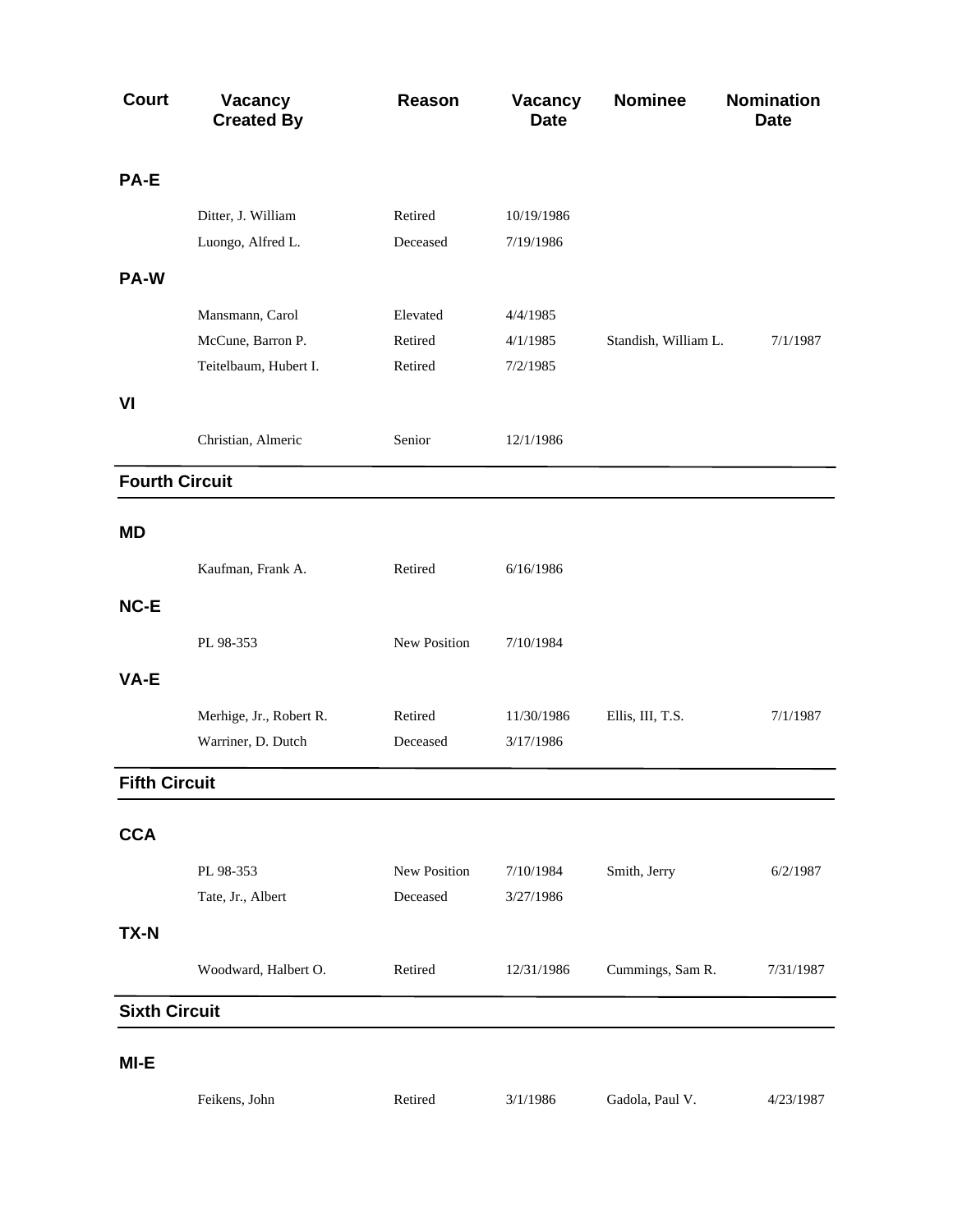| <b>Court</b>          | Vacancy<br><b>Created By</b> | Reason   | Vacancy<br><b>Date</b> | <b>Nominee</b>     | Nomination<br><b>Date</b> |
|-----------------------|------------------------------|----------|------------------------|--------------------|---------------------------|
| OH-S                  |                              |          |                        |                    |                           |
|                       | Kinneary, Joseph P.          | Retired  | 1/1/1987               | Smith, George C.   | 7/1/1987                  |
| TN-E                  |                              |          |                        |                    |                           |
|                       | Taylor, Robert L.            | Retired  | 1/15/1985              |                    |                           |
| TN-W                  |                              |          |                        |                    |                           |
|                       | McRae, Robert M.             | Retired  | 1/1/1987               | Turner, Jerome     | 7/1/1987                  |
|                       | <b>Seventh Circuit</b>       |          |                        |                    |                           |
| $IL-N$                |                              |          |                        |                    |                           |
|                       | McMillen, Thomas R.          | Retired  | 12/31/1984             | Conlon, Suzanne B. | 4/2/1987                  |
| IN-N                  |                              |          |                        |                    |                           |
|                       | Kanne, Michael S.            | Elevated | 5/19/1987              |                    |                           |
| IN-S                  |                              |          |                        |                    |                           |
|                       | Noland, James E.             | Retired  | 1/1/1987               | Tinder, John D.    | 6/2/1987                  |
| <b>Eighth Circuit</b> |                              |          |                        |                    |                           |
| <b>CCA</b>            |                              |          |                        |                    |                           |
|                       | Ross, Donald                 | Retired  | 6/13/1987              | Beam, Clarence A.  | 7/1/1987                  |
| AR-E                  |                              |          |                        |                    |                           |
|                       | Overton, W. Ray              | Deceased | 7/14/1987              |                    |                           |
| IA-S                  |                              |          |                        |                    |                           |
|                       | Stuart, William C.           | Retired  | 4/30/1986              | Wolle, Charles R.  | 7/1/1987                  |
| <b>MO-W</b>           |                              |          |                        |                    |                           |
|                       | Roberts, Ross T.             | Deceased | 4/16/1987              |                    |                           |
| <b>ND</b>             |                              |          |                        |                    |                           |
|                       | Benson, Paul                 | Retired  | 12/31/1985             | Webb, Rodney S.    | 5/5/1987                  |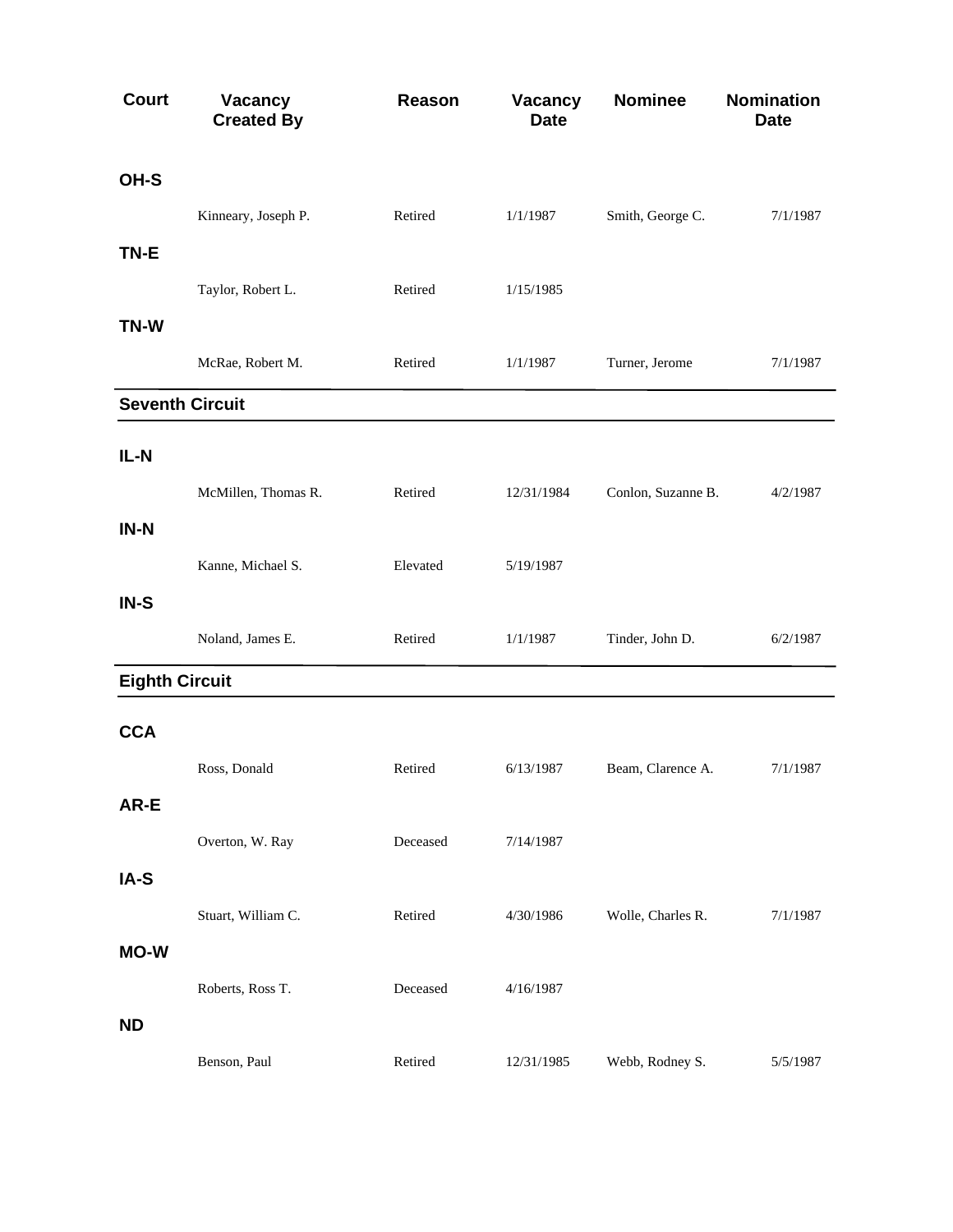| <b>Court</b>         | Vacancy<br><b>Created By</b>        | Reason       | Vacancy<br><b>Date</b> | <b>Nominee</b>        | <b>Nomination</b><br><b>Date</b> |
|----------------------|-------------------------------------|--------------|------------------------|-----------------------|----------------------------------|
| <b>Ninth Circuit</b> |                                     |              |                        |                       |                                  |
| <b>CCA</b>           |                                     |              |                        |                       |                                  |
|                      | Ferguson, Warren J.                 | Retired      | 8/1/1986               |                       |                                  |
|                      | Sneed, Joseph                       | Retired      | 7/21/1987              |                       |                                  |
| <b>CA-N</b>          |                                     |              |                        |                       |                                  |
|                      | Williams, Spencer                   | Retired      | 2/24/1987              |                       |                                  |
| HI                   |                                     |              |                        |                       |                                  |
|                      | King, Samuel P.                     | Retired      | 11/30/1984             |                       |                                  |
| WA-W                 |                                     |              |                        |                       |                                  |
|                      | Voorhees, Donald                    | Retired      | 12/1/1986              | Dwyer, William L.     | 7/28/1987                        |
| <b>Tenth Circuit</b> |                                     |              |                        |                       |                                  |
| <b>CCA</b>           |                                     |              |                        |                       |                                  |
|                      | Barrett, James E.                   | Retired      | 4/8/1987               |                       |                                  |
|                      | Doyle, William E.                   | Retired      | 12/28/1984             |                       |                                  |
| CO                   |                                     |              |                        |                       |                                  |
|                      | Moore, John P.                      | Elevated     | 5/14/1985              |                       |                                  |
|                      | PL 98-353                           | New Position | 7/10/1984              |                       |                                  |
| <b>NM</b>            |                                     |              |                        |                       |                                  |
|                      | Bratton, Howard                     | Retired      | 2/5/1987               | Parker, James A.      | 7/10/1987                        |
|                      | <b>District of Columbia Circuit</b> |              |                        |                       |                                  |
|                      |                                     |              |                        |                       |                                  |
| <b>CCA</b>           |                                     |              |                        |                       |                                  |
|                      | Scalia, Antonin                     | Elevated     | 9/26/1986              | Sentelle, David Bryan | 2/2/1987                         |
| <b>DC</b>            |                                     |              |                        |                       |                                  |
|                      | Parker, Barrington                  | Retired      | 12/19/1985             | Lamberth, Royce C.    | 3/19/1987                        |